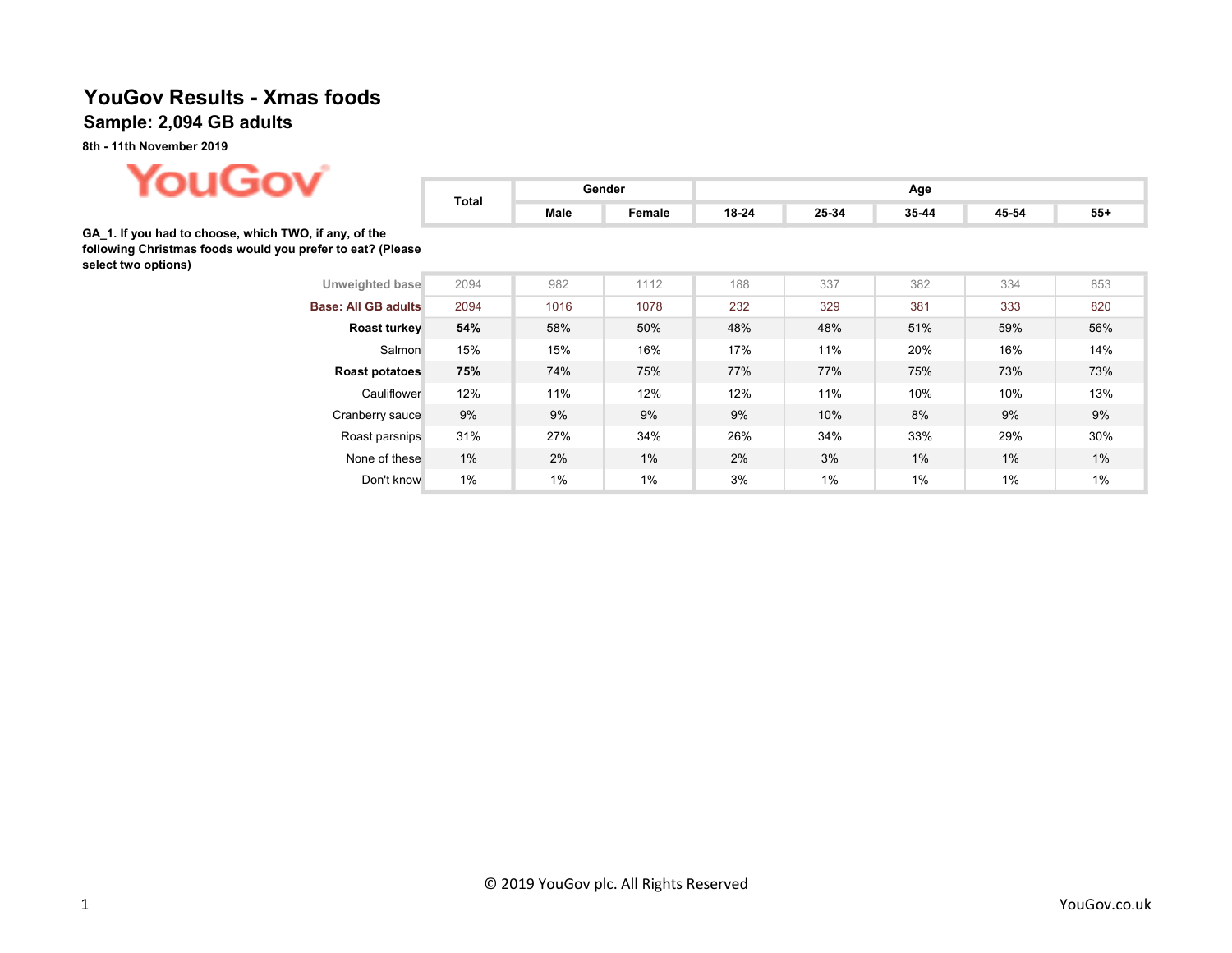## GB\_2. If you had to choose, which TWO, if any, of the following Christmas foods would you prefer to eat? (Please select two options)

| Unweighted base                                                                                                                            | 2094 | 982  | 1112 | 188 | 337 | 382 | 334   | 853 |  |  |  |
|--------------------------------------------------------------------------------------------------------------------------------------------|------|------|------|-----|-----|-----|-------|-----|--|--|--|
| <b>Base: All GB adults</b>                                                                                                                 | 2094 | 1016 | 1078 | 232 | 329 | 381 | 333   | 820 |  |  |  |
| Roast beef                                                                                                                                 | 52%  | 61%  | 44%  | 42% | 39% | 54% | 56%   | 58% |  |  |  |
| Vegetarian alternative to meat roast                                                                                                       | 11%  | 9%   | 14%  | 16% | 12% | 7%  | 13%   | 11% |  |  |  |
| Mashed potatoes                                                                                                                            | 33%  | 33%  | 33%  | 34% | 36% | 37% | 30%   | 30% |  |  |  |
| Yorkshire pudding                                                                                                                          | 60%  | 60%  | 61%  | 64% | 66% | 62% | 62%   | 55% |  |  |  |
| Bread sauce                                                                                                                                | 11%  | 9%   | 12%  | 9%  | 11% | 10% | 13%   | 11% |  |  |  |
| Carrots                                                                                                                                    | 26%  | 21%  | 30%  | 23% | 24% | 23% | 22%   | 30% |  |  |  |
| None of these                                                                                                                              | 2%   | 2%   | 2%   | 3%  | 3%  | 2%  | $1\%$ | 2%  |  |  |  |
| Don't know                                                                                                                                 | 1%   | 1%   | 1%   | 3%  | 2%  | 1%  | 1%    | 0%  |  |  |  |
| GC 3. If you had to choose, which TWO, if any, of the<br>following Christmas foods would you prefer to eat? (Please<br>select two options) |      |      |      |     |     |     |       |     |  |  |  |
| Unweighted base                                                                                                                            | 2094 | 982  | 1112 | 188 | 337 | 382 | 334   | 853 |  |  |  |
| <b>Base: All GB adults</b>                                                                                                                 | 2094 | 1016 | 1078 | 232 | 329 | 381 | 333   | 820 |  |  |  |
| Roast chicken                                                                                                                              | 37%  | 39%  | 35%  | 39% | 32% | 33% | 33%   | 41% |  |  |  |
| Roast ham/ gammon                                                                                                                          | 28%  | 31%  | 25%  | 21% | 26% | 30% | 30%   | 29% |  |  |  |
| <b>Brussel sprouts</b>                                                                                                                     | 36%  | 35%  | 37%  | 20% | 22% | 28% | 39%   | 48% |  |  |  |
| Pigs in blankets                                                                                                                           | 44%  | 46%  | 42%  | 49% | 55% | 52% | 46%   | 33% |  |  |  |
| Gravy                                                                                                                                      | 32%  | 29%  | 36%  | 36% | 46% | 32% | 32%   | 26% |  |  |  |
| Red cabbage                                                                                                                                | 15%  | 12%  | 18%  | 17% | 9%  | 15% | 16%   | 16% |  |  |  |
| None of these                                                                                                                              | 3%   | 3%   | 2%   | 7%  | 4%  | 3%  | 1%    | 2%  |  |  |  |
| Don't know                                                                                                                                 | 1%   | 1%   | 1%   | 2%  | 1%  | 2%  | 0%    | 1%  |  |  |  |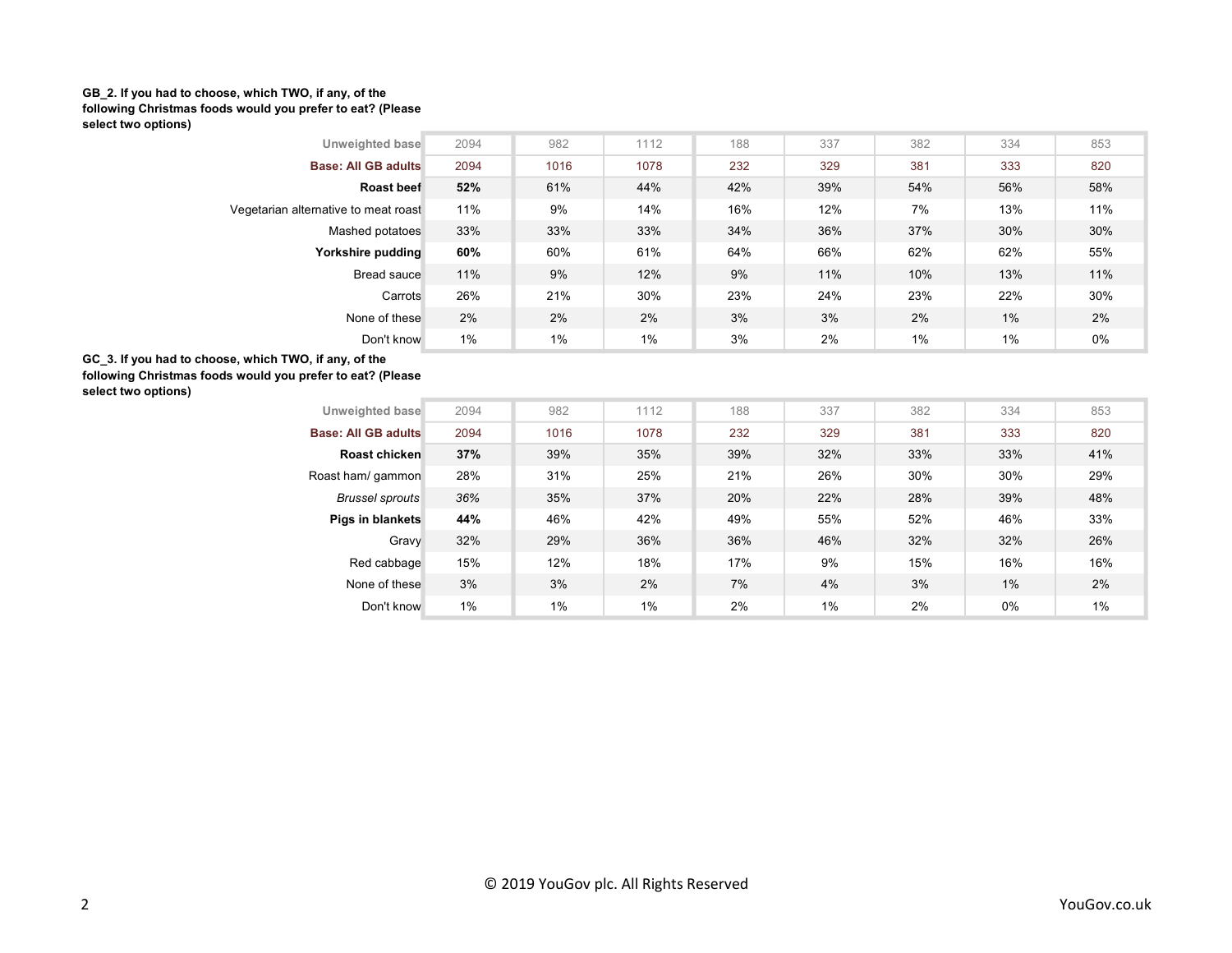## GD\_4. If you had to choose, which TWO, if any, of the following Christmas foods would you prefer to eat? (Please select two options)

| 2094                                                                                                                                        | 982             | 1112 | 188 | 337 | 382 | 334 | 853   |  |  |  |  |
|---------------------------------------------------------------------------------------------------------------------------------------------|-----------------|------|-----|-----|-----|-----|-------|--|--|--|--|
| 2094                                                                                                                                        | 1016            | 1078 | 232 | 329 | 381 | 333 | 820   |  |  |  |  |
| 37%                                                                                                                                         | 43%             | 32%  | 30% | 32% | 38% | 35% | 42%   |  |  |  |  |
| 22%                                                                                                                                         | 28%             | 16%  | 24% | 20% | 23% | 25% | 20%   |  |  |  |  |
| 28%                                                                                                                                         | 21%             | 34%  | 26% | 29% | 28% | 25% | 29%   |  |  |  |  |
| 28%                                                                                                                                         | 26%             | 30%  | 37% | 23% | 22% | 27% | 30%   |  |  |  |  |
| 55%                                                                                                                                         | 54%             | 56%  | 52% | 65% | 64% | 59% | 45%   |  |  |  |  |
| 21%                                                                                                                                         | 18%             | 24%  | 13% | 15% | 17% | 24% | 26%   |  |  |  |  |
| 3%                                                                                                                                          | 4%              | 3%   | 5%  | 5%  | 3%  | 2%  | 3%    |  |  |  |  |
| 1%                                                                                                                                          | 1%              | 1%   | 4%  | 3%  | 1%  | 0%  | 1%    |  |  |  |  |
| GS1 5. If you had to choose, which TWO, if any, of the<br>following Christmas foods would you prefer to eat? (Please<br>select two options) |                 |      |     |     |     |     |       |  |  |  |  |
| 2094                                                                                                                                        | 982             | 1112 | 188 | 337 | 382 | 334 | 853   |  |  |  |  |
| 2094                                                                                                                                        | 1016            | 1078 | 232 | 329 | 381 | 333 | 820   |  |  |  |  |
| 40%                                                                                                                                         | 43%             | 37%  | 28% | 28% | 32% | 39% | 52%   |  |  |  |  |
| 53%                                                                                                                                         | 54%             | 51%  | 38% | 44% | 50% | 53% | 62%   |  |  |  |  |
| 10%                                                                                                                                         | 10%             | 10%  | 6%  | 11% | 6%  | 9%  | 12%   |  |  |  |  |
| 25%                                                                                                                                         | 23%             | 27%  | 25% | 34% | 23% | 28% | 21%   |  |  |  |  |
| 7%                                                                                                                                          | 6%              | 7%   | 7%  | 6%  | 9%  | 9%  | 5%    |  |  |  |  |
| 29%                                                                                                                                         | 25%             | 33%  | 25% | 28% | 34% | 33% | 26%   |  |  |  |  |
| 9%                                                                                                                                          | 8%              | 10%  | 25% | 14% | 12% | 4%  | 3%    |  |  |  |  |
| 13%                                                                                                                                         | 14%             | 12%  | 20% | 16% | 15% | 11% | 9%    |  |  |  |  |
| 2%                                                                                                                                          | 2%              | 1%   | 3%  | 2%  | 2%  | 1%  | $1\%$ |  |  |  |  |
| Broccoli                                                                                                                                    | Unweighted base |      |     |     |     |     |       |  |  |  |  |